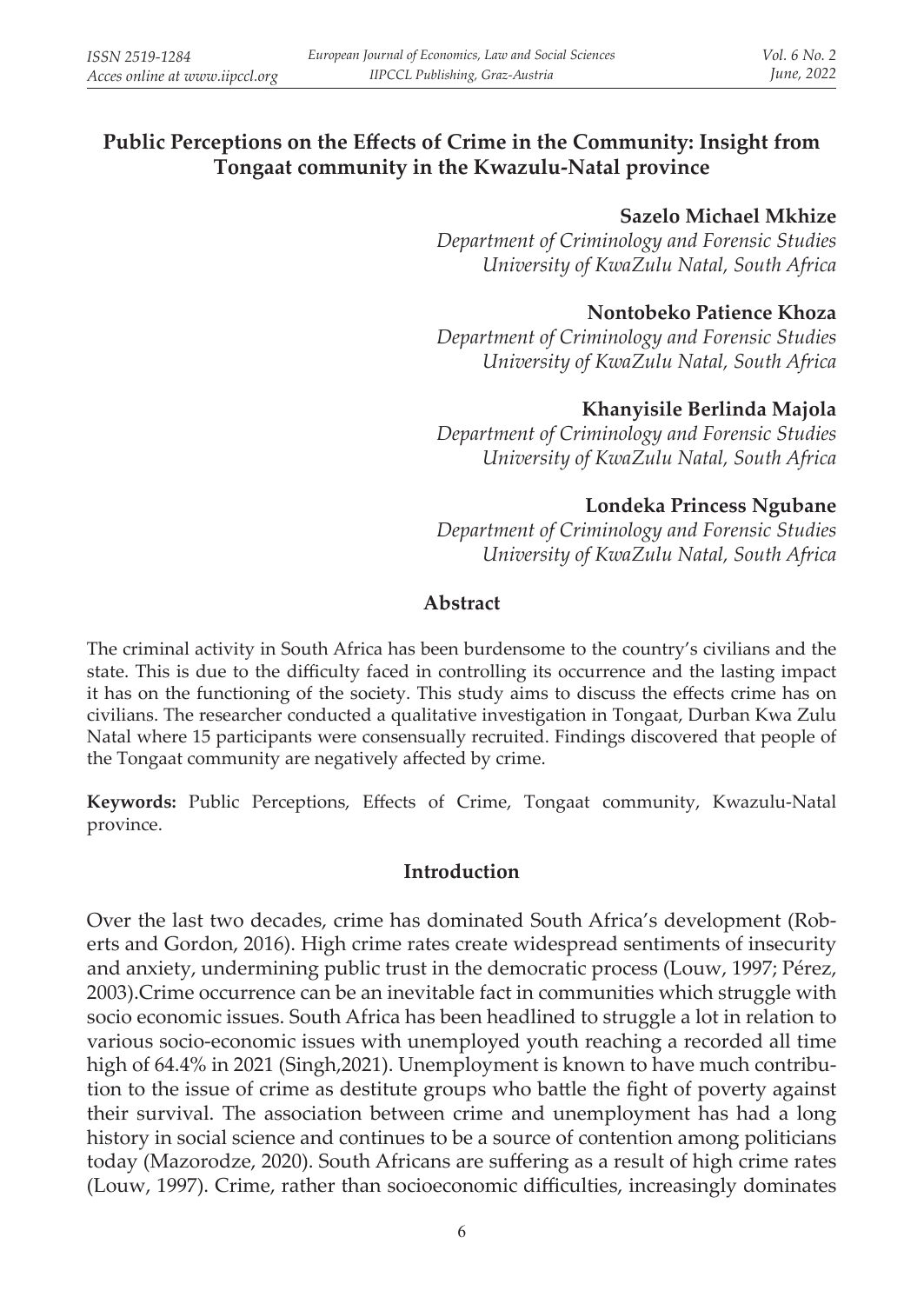people's worries, according to surveys, and people's fear of crime is growing. Currently, fewer individuals feel comfortable and believe the government is in charge of the situation than in past years (Padayachee & Desai, 2013).

Violent crime is the most prevalent in South Africa, as it is in most other regions of the world. Worryingly, it is reported that 58 people are murdered every day, for a murder rate of 35.8 per 100,000 inhabitants. In this context, the South African Police Service (SAPS) identifies three major causes: criminal behaviour, where murders occur as a result of other crimes and criminal activity; group behaviour, where gangs murder each other, taxi violence erupts, or mobs seek vigilante justice; and social behaviour, where social ills (alcohol and drug abuse), dysfunctional relationships, unemployment, and other problems result in deaths. The creation of jobs for young people can supplement efforts to curb murder crimes in KwaZulu-Natal province of South Africa (Mazorodze, 2020).

Schonteich and Louw (2001) show the percentages of different crimes recorded between 1994 and 1999 in South Africa where attempted murder had the least number recorded with 5% and residential burglary robbery as the highest with 121%. South Africans are said to be feeling increasingly unsafe because of crimes such as car hijacking, house breaking, muggings and bag-snatching as it can take place at any place and anytime for the individuals. Globally, South Africa has high levels of violent crimes as revealed by Martin et al., (2001). Martin et al., (2001) recorded those violent crimes increased in 1994 with 618 000 incidents, which increased to 751 000 in 1994. Currently carjacking and other aggravated robberies soared by 92.2 percent over the prior equivalent period. When compared to the same period in 2019/2020, this figure would have climbed by 13.1%. In the month of April to June 2020, there were 1 340 more residential robberies than at the same time the previous fiscal year. There are 132 additional cases registered in the 2019/2020 fiscal year (Cele,2021).

#### **Literature Review**

Tongaat is said to have high levels of aggravated robbery, and this is further illustrated in the eThekwini Municipality statistics which illustrates the increase or decrease of different crimes that occur in Tongaat between the years 2003 and 2013. Robbery with aggravating circumstances decreased from 211 incidents in 2003 to 161 in 2013; carjacking had also decreased from 29 cases in 2003 to 13 in 2013; a slight increase was seen with regard to robbery at residential premises with 15 cases in 2003 and 37 in 2013.Lastly, a subsequent increase is seen with regard to robbery at non-residential premises with just one case in 2003 and massive 26 cases in 2013.

With reference to the Tongaat and Verulam sun newspaper, crimes much associated with Tongaat are robbery, shooting, burglary, hijacking and murder associated with taxi violence. With regard to the writer, Marriah (2014), hijacking is reported to be on the rise from 13 incidents in 2012/2003 to 45 incidents in 2013/2004; murder also increased from 17 cases to 29; and house robberies where victims are not at home increased to 490 cases. With regard to robbery, a common example is of a bank robbery in Tongaat Nedbank branch, where the suspect had hidden inside the bank at the early hours of the morning but was later shot dead by the local police. According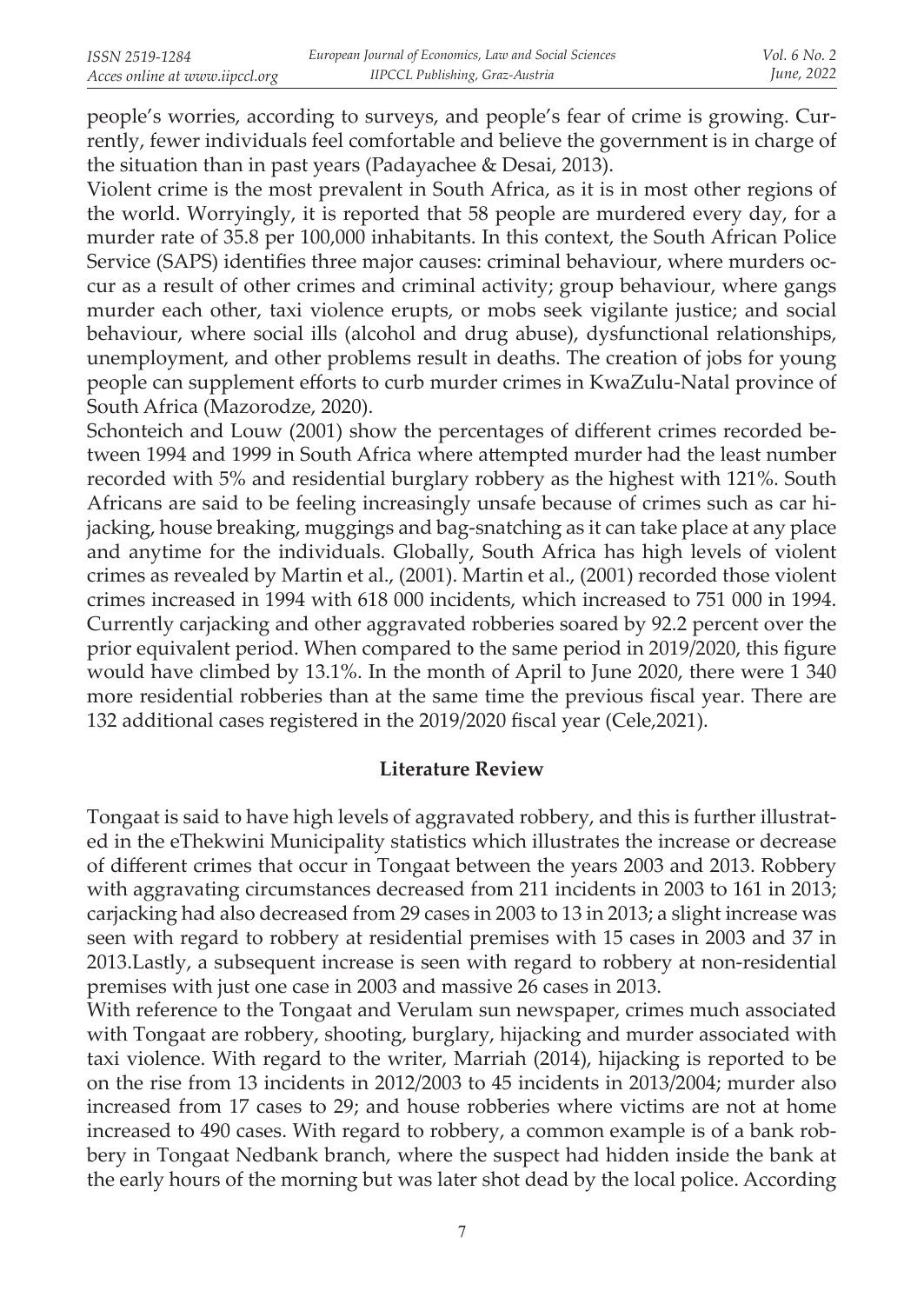to the reporter Zondi (2017), "the shooting unfolded after the brazen 26-year-old suspect had allegedly broken into the bank and hidden inside at 3:45am". However, this break-in was not a success as the offender had been overpowered before the crime could take place. With regard to crimes associated with shooting which led to murder is a case of a taxi owner who was shot and killed with his wife in Frasers while travelling Tongaat. The article written on the 14th of January 2018 from Arrive Alive states that "the couple had left Shakaskraal and were travelling to Tongaat. As they approached Frasers the occupants of an unknown vehicle opened fire on their Hyundai Tucson with 9mm handguns & high calibre rifles" and so the motive of the shooting was not established as there were no witnesses to comment. More shootings and killings are much associated with taxi violence as the above incident has mentioned where justice was later not obtained as prime suspects are not arrested. Bernadette Wolhuter reported on the 28th of May 2017, where two people were shot dead in the KwaZulu-Natal North Coast "in what was believed to have been another incident of taxi related violence, two people were shot dead in the KwaZulu-Natal North Coast town on Saturday evening". According to Wolhuter (2017), in KwaNongoma just days before the above incident had taken place, another taxi boss as well as his security guards were gunned, which is much associated with taxi violence. Another similar incident was of a taxi boss who was gunned at the late hours of Monday, the 10th of September 2018 in the Tongaat's CBD forcing for the road R102 to be closed. With attempts to reduce crime in and around the area of Tongaat, Tongaat SAPS introduced the beach awareness programme where pamphlets were distributed in the La Mercy and Westbrook beaches. The main aim of the awareness programme was to alert the beachgoers and persons who owned vehicles on the ongoing theft of motor vehicles in the beaches. Vehicles are said to be stolen while the owner is out there swimming leaving the vehicle in a deserted area with the key under the vehicle, where the perpetrator finds it easily, making it a mission possible for the vehicle to be stolen. The SAPS state that "We appeal to the motorists to refrain from doing this as it entices criminal activities. The criminals hide and observe motorists when they hide the keys. Later, when the driver has gone, they remove the keys and steal vehicles" (Makhulu News Newspaper, 2017). One may come to conclusions that with the crimes mentioned above, murder takes the crown as it is associated with many unresolved cases where victims do not get the required justice since perpetrators of crime are not found. To discuss such crimes further, one may not understand their reasons without obtaining their possible causal factors as to what could possibly cause those crimes.

# **The Effects of Crime: Emotional, Financial, Fear, Physical and Psychological Perspectives**

Crime occurrence has a huge impact to play within the society's quality of life. Victimization by crime can have an influence on an individual's capacity to perform in a range of tasks, including parenting, romantic relationships, and vocational and social functioning (Hanson et al,2010). When studying the effects of crime, the common assessment is to uncover the impact it may have on its victims and society in its entirety.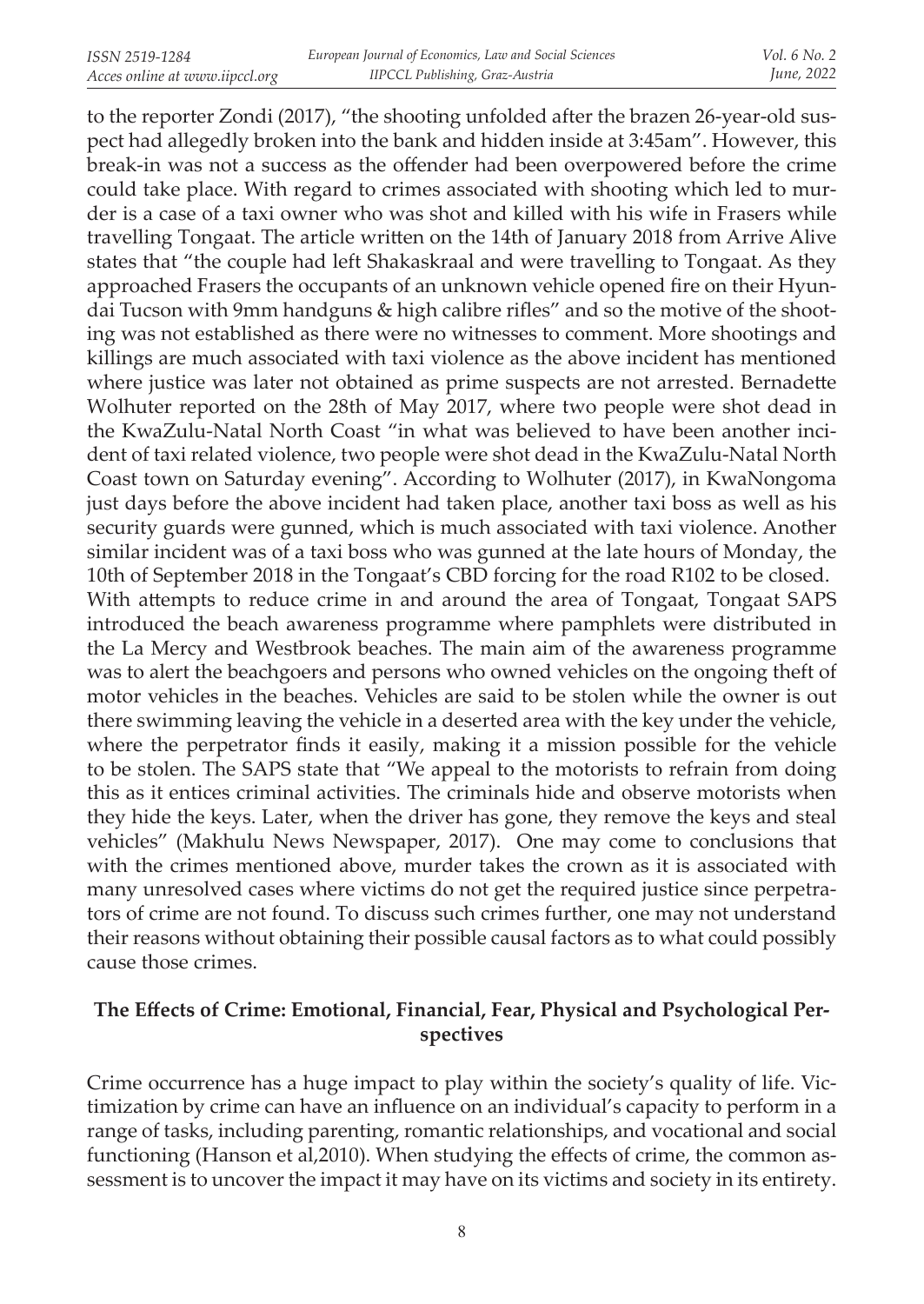Dixon, Reed,Rogers & Stone (2006) conducted a study analysing the impact of crime on the citizens of England and Wales. The scholars revealed that crime is often devastating to the victims, its impact can place strain on employment, wealth, housing, mental health, and their overall wellbeing. The outcome of this impact can be more excessive if victims are either poor, ill, unemployed or have been previously victimized. The lasting effects of crime can be permanent to some as they may be unable to recover from the loss or trauma caused by the occurrence, and some may have the ability to recover from their loss. Regarding immediate effects of crime which can be explained as factors that affect the individual for short while and immediately disappears. Every culture has a significant amount of crime. Its costs and consequences affect almost everyone to some extent. The costs and impacts are quite diverse. Furthermore, some expenditures are temporary, whilst others endure a lifetime. Of course, the ultimate cost is death. Other expenses for victims may include medical bills, property damage, and lost wages. Increased security expenditures, such as stronger locks, extra lighting, parking in more expensive secure lots, security alarms for houses and automobiles, and the upkeep of guard dogs, can also result in losses for both victims and nonvictims. A significant amount of money is spent to prevent becoming victimized (Ndlela,2020).

According to Dixon et al, 2006 physical and financial effects of crime had the highest percentage of 51% in the years 2003/2004. Poor households are more susceptible to these effects since it is a bit of a challenge for the individual to have a comeback after crime has been perpetrated unto them as they have no means to do so. Aside from the grief and loss experienced by crime victims, crime has minimal immediate consequences. The possibility of crime diverts resources to security operations, exacts health costs through increased stress, and generally produces an unproductive atmosphere. (Demombynes, and Özler, 2005). For the purpose of this study the author purports to look at the effect which crime may have on victims and general society within Tongaat. Crime effects in this case are categorised as emotional, financial, physical, and psychological perspectives of crime.

### **Emotional Effects**

According to Griffith (2015) victims may find it difficult to realize they have been a victim of crime at first. They may even pretend that it never happened. These reactions might last only a few seconds, or they can last months or even years. It is not unusual for victims to adopt a 'childlike' demeanour and may require the care of others for some time. It is also typical for victims to believe that the incident occurred while they were dreaming. This usually means that the victim will be in shock, disbelief, and denial.

Dixon et al., (2006) states that burglary emotionally impacts on victims with loss of confidence and having the highest percentage of 26%. On the other hand, wounding highly affects an individual emotionally in terms of difficulty in sleeping, depression and anxiety or panic (Dixon et al., 2006). Car theft-related victims on the other hand are not that much affected as compared to burglary and wounding. In accordance with the authors, wounding, domestic violence does not only affect the victim with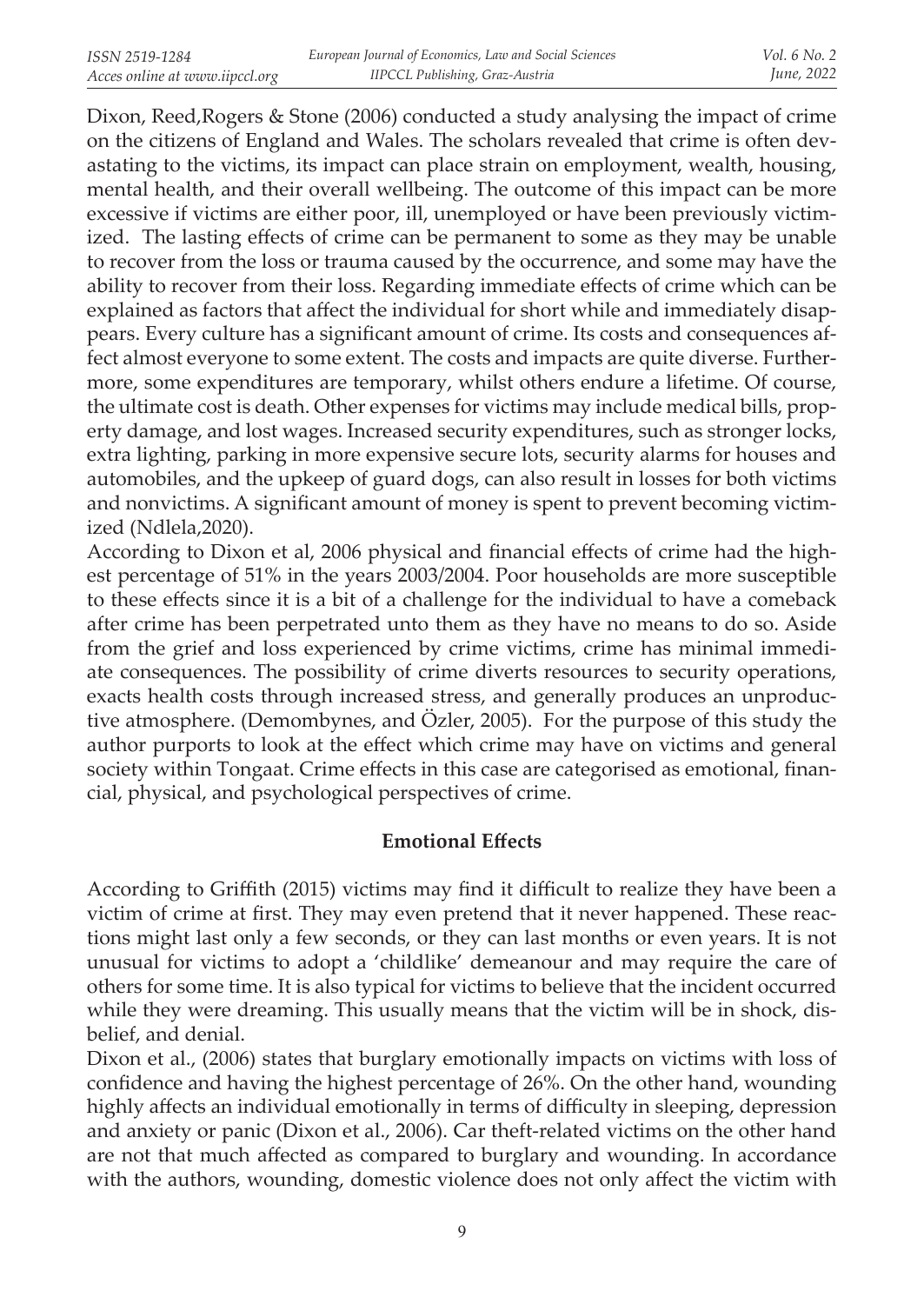physical and emotional harm. When data is broken down by injury type, it is shown that 86 percent of victims of wounding were emotionally impacted, compared to 77 percent of victims of violence without injury. Similarly, the majority of victims of domestic burglary reported being emotionally impacted by the experience 81 percent, with 21 percent severely affected (Dinisman, and Moroz, 2017). Fraud victims also reported a wide range of short- and long-term emotional and psychological impacts as a result of the crime. 14,15 Those who had also been victims of physical abuse, burglary, or auto theft said that being a victim of fraud had a more catastrophic impact on their life and the lives of their family than the other crimes (Dinisman, and Moroz, 2017).

 (Dixon et al., 2006) also refers to pregnant victims of domestic violence who are said to run huge risks of miscarrying, premature birth, experience stillbirth and foetal injury while children who have witnessed such abuse pose the same results of impact, however they are also aggressive, antisocial, have a low self-esteem and do less well at school (Barnish, 2004). "Reported effect of domestic violence on schooling children is that it sometimes causes the victimized child to arrive late at school" (Konchiputu et al., 2016). According to the author, this happens when the child is expected to do house chores such as fetching water or sweeping the yard in the morning. The child does not only become late but also misses on lessons making it a challenge to catch up regarding the time lost.

Wasserman and Ellis (2010) also explain the emotional impacts crime has on victims. In this article, the authors state that crime does not only affect direct victims but also affects indirect victims of crime such as friends or family members. Another group of people who are emotionally affected by crime are the first responders of crime such as the police or emergency services individuals as they experience first-hand information on the crime scene such as body parts or brutal murders. Such incidents affect the responders for a lengthy period regarding trauma, which also affects potential victims in terms of immediate and short-term trauma reactions as well as long-term trauma reactions.

Other associated emotional effects of crime can be fear. People's levels of anxiety about prospective exposure to crime reflect the extent to which they are obsessed with danger and how this may or may not impair their capacity to function in their surroundings. Although Fear of Crime is strongly linked to crime statistics and actual patterns of exposure, it is also a phenomenon that reflects attitudinal and behavioural reactions based on risk perceptions (Eagle,2015). Core concerns on fear of crime by South Africans were more related to fear of burglary and home robbery. Concerns about safety, particularly at night, were widespread, with 65.1 percent of respondents, or over two-thirds, reporting feeling insecure after dark. There was also evidence that around one-third of those polled restricted their movement in public settings out of fear of criminal victimization. These findings indicate that there is a high level of awareness of criminality and a consequent limitation of action in many cases (Eagle, 2015).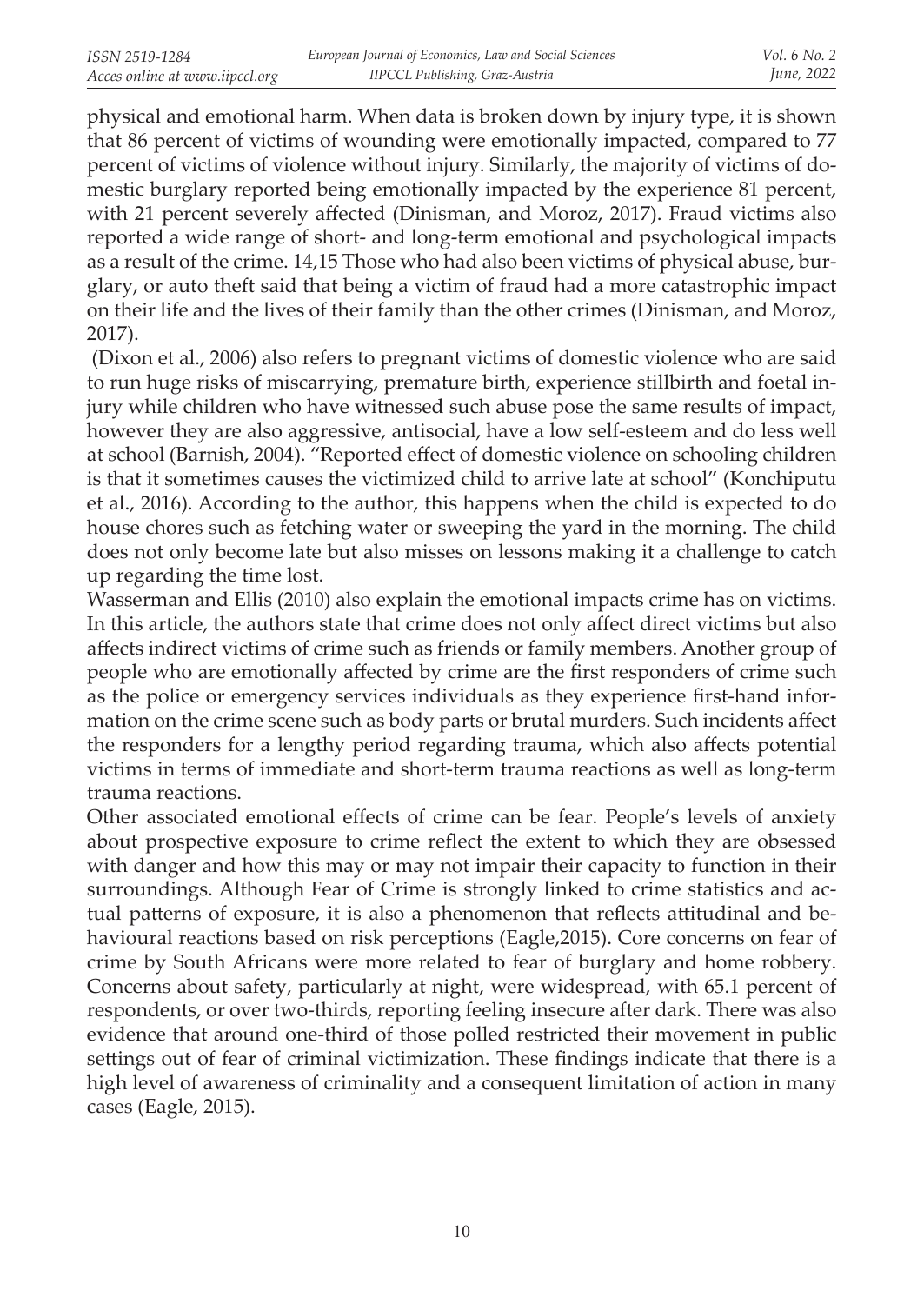# **Psychological Effects**

Fear, rage, and sadness are some of the psychological repercussions. These are frequent as short-term responses (days), but for others, they can develop into longerterm depressive consequences such as insomnia, anxiety, and repeated reliving of the incident, and occasionally into PTSD, which includes flashbacks and can last months or years (Powdthavee, 2005). Posttraumatic stress disorder (PTSD) is an indication that contributes to the effects of crime. Wasserman and Ellis (2010) describe PTSD "as a characteristic set of symptoms that develops after exposure to an extreme stressor". Victims may have a variety of bodily consequences following the crime, including sleeplessness, appetite alteration, lethargy, headaches, muscular tightness, nausea, and diminished libido. These emotions are typical and might last for some time after the crime has happened (Griffith,2015).

Types of stressors that are capable of producing PTSD include sexual assault, physical attack, robbery, mugging, kidnapping, or child sexual assault, as well as observing the serious injury or death of another person due to violent assault and death of a family member or a close friend" (Wasserman and Ellis ,2010). Considering the above, symptoms which include dreams and flashbacks, result in emotional and psychological reactions for the victim. The second reaction is that victims lose the ability to be close to their loved ones because they lack a sense of trust towards the people. The final reaction being an increased arousal, that is "sleep difficulties, outbursts of anger, difficulty concentrating, constantly being on guard and extreme startle response" (Wasserman and Ellis, 2010). Other psychological effects of victimization are anxiety, depression and hostility which are reported to be the highest in terms of violent crimes as compared to property crimes (Dixon et al., 2006).

#### **Fear**

In terms of crime fear, the most obvious reason is becoming a victim of a crime. Fear of crime is frequently unrelated to actual crime rates, with those who are most likely to be victimized being the least scared and those who are least likely to be victimized being the most fearful. Existing research has discovered that fear of crime relates to worse mental health, resulting in a reduced quality of life (Rader, Rogers, and Cossman, 2020). People are anxious about a variety of issues, including their family, career, and health. Fear of crime has become a huge social and political concern, attracting a great deal of social science research, because it is commonly perceived as a serious social problem. Such status may be based, in part, on the premise that widespread fear of crime exists, with all of the negative consequences it involves. When research focuses on a more experientially based notion of fear, it appears to be a rather rare feeling (Gray, Jackson. and Farrall, 2008).

There exists a link between perceived likelihood of crime, perceived seriousness of crime, and reported levels of fear of crime, indicating that judgments of the seriousness of a specific crime paired with subjective probabilities of its occurrence greatly predict fear (Jackson, Smith, and Jagadish, 2014; Warr, 1987) "Fear" of crime appears to encompass a range of emotions related to the prospect of victimization.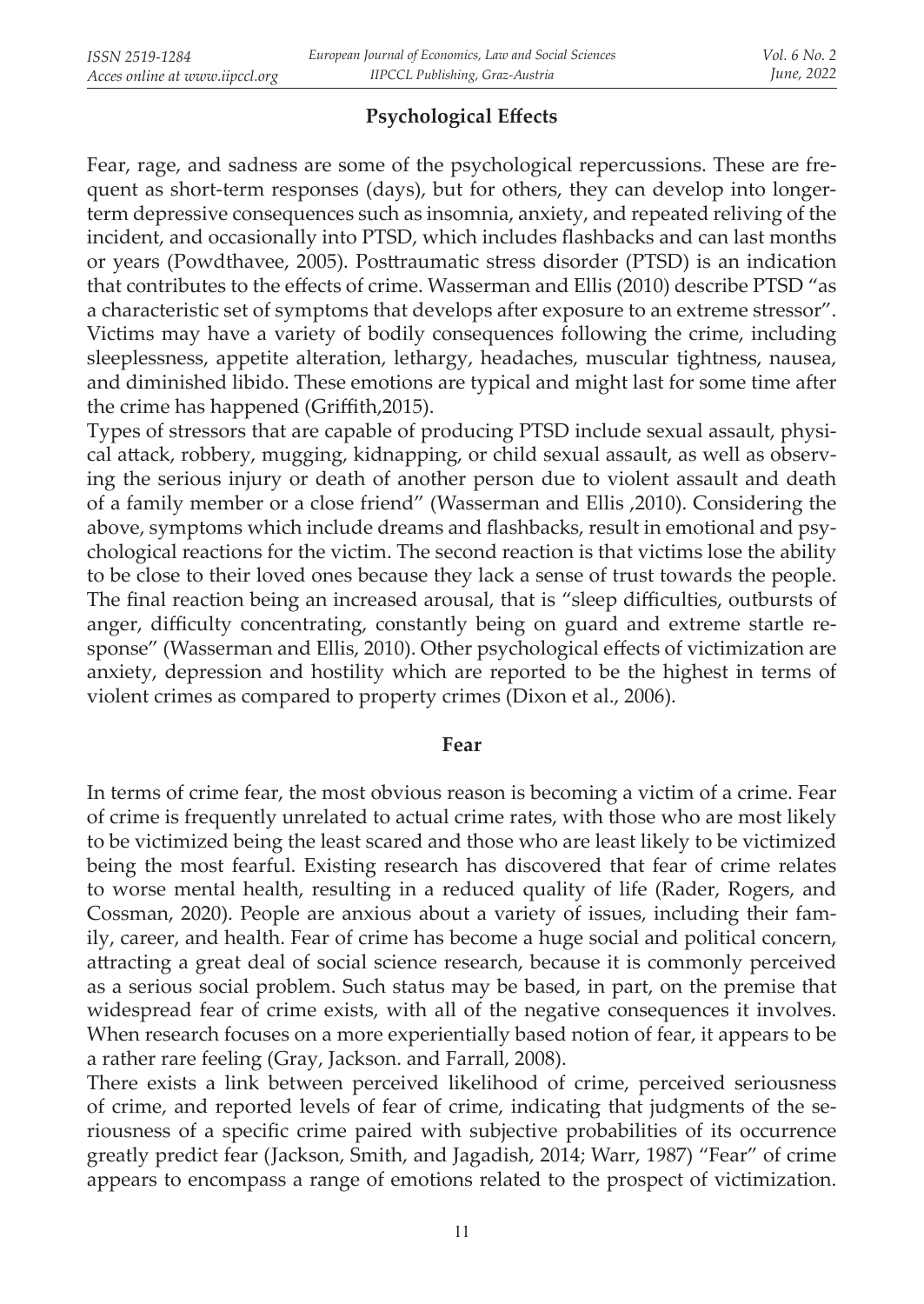These emotions include uncommon bodily reactions to impending danger "fear", a broader patterning of recurring thoughts about future unknown damage "worry", and an even more widespread but diffuse, low-level emotion "anxiety" apart from specific perceptions of imminent danger. The existing literature also indicates that these are challenging emotions to quantify (Jackson, Smith, and Jagadish, 2014). Worrying about being a victim refers to past specific mental occurrences characterized by recurring thoughts and fears. Worry is defined as "repetitive thoughts that also have all three of the following characteristics: (1) the repetitive thoughts concern an uncertain future outcome; (2) the uncertain outcome about which the person is thinking is regarded as undesirable; and (3) the subjective experience of having such thoughts is unpleasant." (Berenbaum ,2010).

Gender is a consistent predictor of crime fear, with females reporting higher levels of dread than males, and this association is unaffected by other demographic factors or neighbourhood context. Similarly, ethnicity, net of other characteristics, is not a significant predictor of crime fear. These are the only correlations that are consistent throughout the models. In the basic model, blacks were more frightened of crime, but an unexpected phenomenon was discovered when neighbourhood and attitudinal correlations were controlled for (Scarborough et al, 2010). White men were statistically more scared than minority men, throwing the theoretical significance of social vulnerability in this sample into doubt. White males, on the other hand, may be more scared since they have more to lose in terms of property and monetary goods, and hence feel more threatened in terms of personal/property victimization. It is also possible that minority men are more likely to be exposed to high-crime regions and are socially conditioned to tolerate crime (Franklin and Franklin,2009).

### **Financial Effects**

Community welfare indicators may be linked to crime levels through a link between the returns from crime and non-crime activities (Demombynes, and Özler, 2005). Financial impact, involves monitory value lost during or after a criminal offence has occurred, leaving the individual in financial crises such as bankruptcy (Schoen, 2017). A victim's finance may be affected due to medical bills where the stays at hospitals require more financial support from the victim as well as money for the victim's medication (Sampson and Groves, 2009). The individual may also be required to replace their lost and damaged property such as furniture and a car using their own cash and increasing their insurance premiums to cover their homes and houses. Absenteeism from work is also a financial constrain because some individuals needs to secure a good health at the hospital and attend court is a crucial point as it makes the individual lose time from work as well as lose their financial rewards in the process. Other costs may include the relocation of a victim, or someone scared of crime to a different neighbourhood, burial expenses, legal bills, and lost school days. Some of the costs of crime are intangible. These expenses might include pain and suffering, as well as a decreased quality of life. There are also the devastating effects on friends and family members. Crime may permanently alter and affect behaviour, whether it is assessing the hazards of visiting specific locations or even the dread of establishing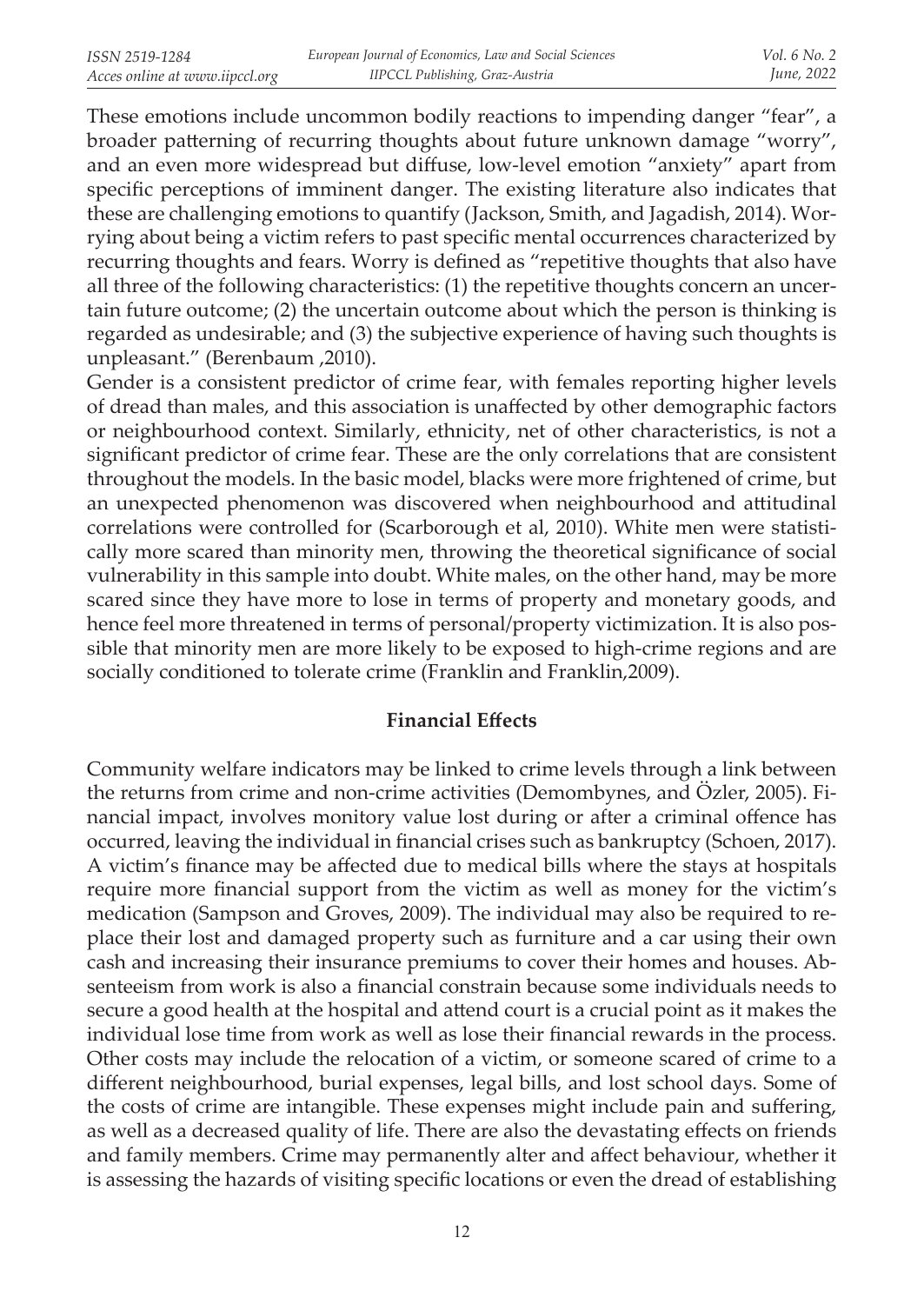new acquaintances. Crime not only reduces economic output by causing victims to miss work, but it also has a negative impact on communities by reducing tourism and retail sales. Even the ostensibly victimless acts of prostitution and drug trafficking have major consequence (Ndlela,2020).

Another factor adding to the above is the changing of security locks, which is much more an intense and expensive form of security systems to reduce the chances of crime being perpetrated against the victim's household. The above is mentioned by Dixon et al., (2006) as a 'spill-over' which states that "victimisation can change housing, mental health and wellbeing". This means that once crime has affected an individual in ways mentioned above, the effects may also affect other areas of the individual's life indirectly.

With regards to absenteeism as mentioned above, "last year, victims of violent crime took a total of 83 million days off work in England and Wales to recover from physical and psychological injuries, at a cost of more than 42 billion pounds to the economy" (Dixon et al., 2006). The above clearly states the effect of crime has on employment and the wealth of an individual with the loss of working days means no source of income for the individual which leads to the loss of a stable home for the victim. Also 'being a victim of crime makes people more worried about their safety' (Dixon et al., 2006). This contributes to the victim's household as they move around when feeling unsafe to seek for a safer place to reside in.

Financial strain also affects children in a way that a victimized child is also affected in terms of denied financial support from parents such as not paying school fees, not buying stationery, and not buying the child's school uniform. This influences the child's drop-out from school since the basic needs of the child are not met. Early marriage is another consequence or effect of domestic violence as a child is forced by the parent to engage in an early marriage to avoid providing for the child financially and the child could be provided for by the "husband". Crime victimization is linked to a slew of physical and psychological health issues, necessitating widespread treatment and imposing significant expenses on both the sufferer and society. However, a number of constraints prevent reliable estimates of these costs from being generated (Hanson, Sawyer, Begle and Huble, 2010). There are major methodological disparities between research, such as differences in how costs are quantified, the sorts of crimes or traumas analyzed, the duration since the victimization occurrence, and the type of harm received (i.e., physical injuries versus mental health and psychological consequences). Similarly, writers depend on various indexes and definitions to calculate costs, making comparisons difficult. Second, if expenses are based on recorded instances, these values will be understated due to low reporting rates for crimes such as sexual assault and domestic violence these values will be underestimated. The timing of releases is a third factor influencing the usability of accessible statistics. Cost estimates are frequently antiquated by the time they are eventually in print due to the lengthy review process and publishing delays. As a result, cost projections for a specific calendar year must be inferred from public data. Nonetheless, based on the evidence provided, it is clear that the costs of criminal victimization are extraordinarily significant. (Hanson, Sawyer, Begle and Huble, 2010).

Braun (2014) in line with the effects of crime also discusses the effects crime has on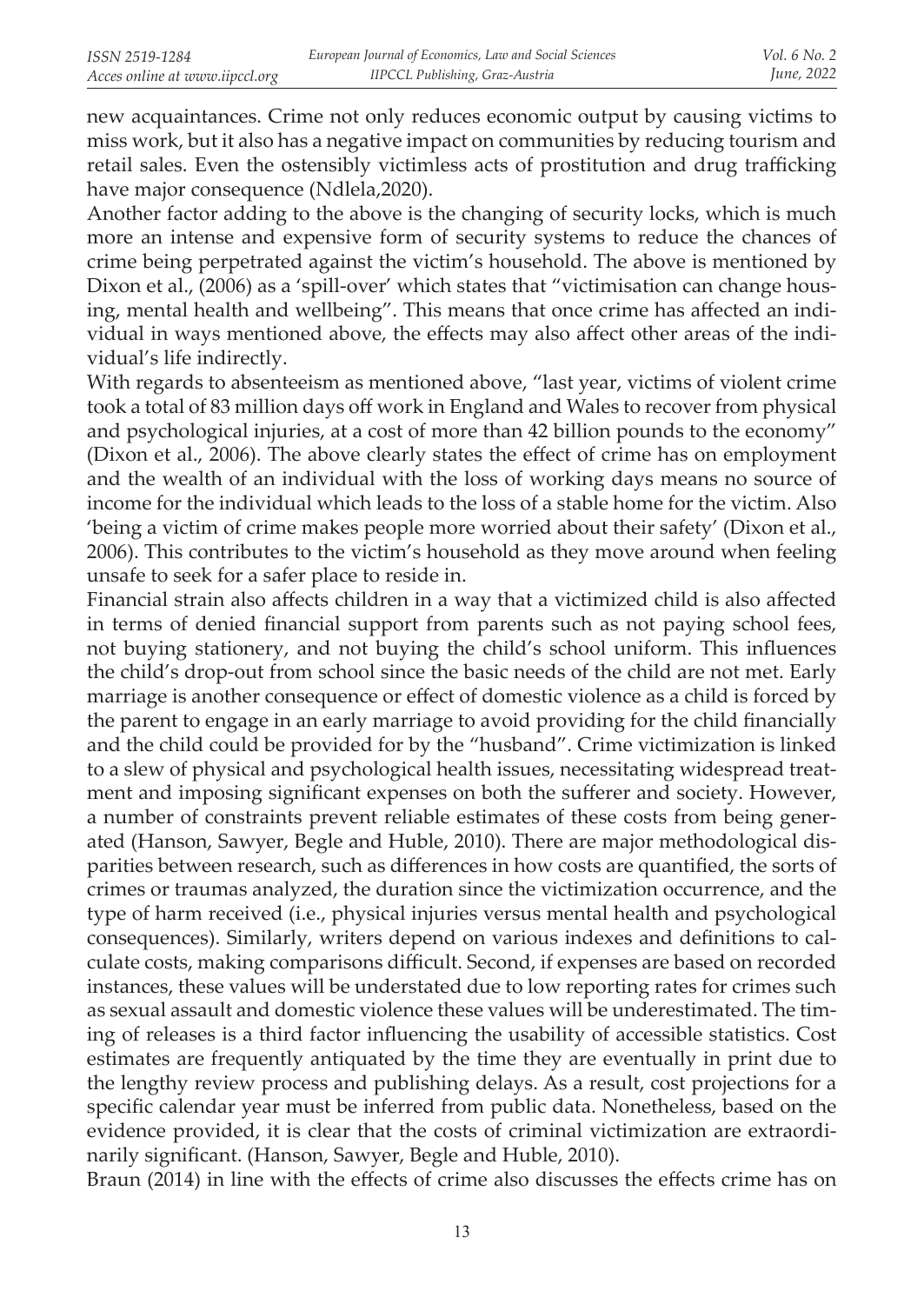economic growth. The authors stress that "academic attempts to step further by studying on each of the determinants of economic growth" (Braun, 2014). Crime increases in Columbia resulted in the low or loss of productivity due to the increasing level of crime especially homicide rates. Regarding economic situation, factors associated with this point, and which contribute to a crime are poverty, unemployment, and political situation. About this factor, "financial crisis due to poverty causes the person to involve in criminal activities" (Ali, 2008). Poverty is a disadvantage to an individual's right to education, which in turn, causes the individual to engage in crime.

### **Physical Effects**

Physical effects can be categorised in two where you get physical injury and physical health. Physical injuries caused by crime can be categorised as mild (bumps and scrapes), moderate (bruises and fractured bones), or severe (stabbing, gunshot wounds). Some physical injuries will be obvious, while others will be hidden. It is likely that not all physical injuries, such as internal organ damage or brain injuries, or those produced by a sexual assault, can be seen. Furthermore, physical damage caused by abuse are not often obvious. This is especially true in domestic abuse instances if the injuries occur on regions of the body that are ordinarily clothed. It is critical not to presume that a victim is unharmed merely because there are no obvious symptoms of injury (Griffith, 2015).

Of course, depending on the type of crime and scenario, physical impact may be a factor to consider. According to Shapland and Hall (2007) in a study conducted in the UK they stated that the effects of crime are multiple. Victims of crime differ greatly from victims of an accident or a disease because it includes someone deliberately or recklessly harming you. Direct effects in this case include shack and loss of trust in society, physical injury, financial loss, psychological cases, social effects, and consequential effects (Sampson and Groves, 2009). Physical injury is where a criminal offence inflicts bodily harm on the victim. In this case, the effects may be of great intense in a way that it causes permanent bodily or physical injury.

Dinisman and Moroz (2017), in the attempt to understand victims of crime, also mentions the impacts crime has. The first impact being physical impact which illustrates that some victims are affected physically, more especially victims of violent crimes. "Victims of violent crime may be left with a chronic physical condition or even a disability" (Dinisman and Moroz, 2017). In this case, the most common type of injury involves minor bruising or a black eye and cuts, severe bruising, and scratching. These injuries are viewed as minor because they do not have permanent or chronic effects on the individual because they are quick to disappear. More intense physical injuries include facial or head injuries and broken bones or lost teeth as mentioned by the author. It has been concluded that "those who were physically injured reported that the crime had a longer impact on their lives as compared with other victims of violent crime" (Dinisman and Moroz, 2017). However, if victims do not face the misfortune of death, they will survive the physical impacts and other consequences in the long run.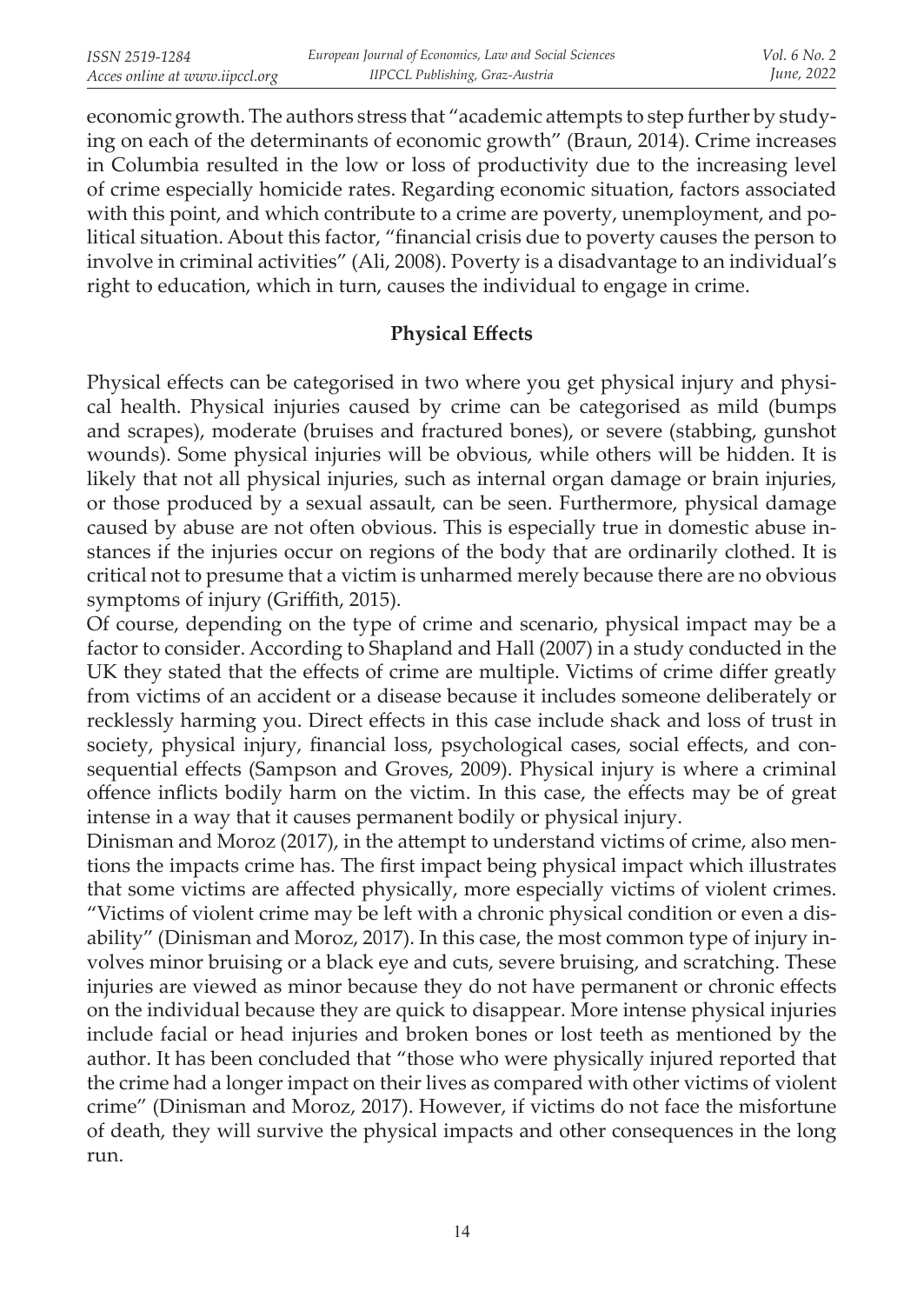# **Methodology**

Tongaat, an urban region of high and moderate socioeconomic class in the province of Kwa-Zulu Natal, is the research site, located 40 kilometers from Durban's CBD. According to Zoutenberg (2013), the community is made up of people with high and moderate socioeconomic statuses, and it is the country's oldest Indian neighbourhood. During the apartheid era, Tongaat was utilized as an immigration area. According to history, Indians went there to work on sugarcane farms, making the region the greatest producer of sugar today. Economic growth has been noted in the area since 2010, when the King Shaka International Airport, which is located between Tongaat and La Mercy, was created.

A sampling procedure allows for the establishment of a population. In contrast, "population refers to all the individuals who fulfil the specific requirement provided for a study investigation" (Steyn, 2016). This simply indicates that a population is a group of people that have been chosen or are acceptable to be a part of a study. In this example, the targeted group included both young and senior Tongaat people, as well as males and females of various races. This was done to ensure that everyone had an equal opportunity to participate in the study setting. A sample size of 15 people was chosen from the population group to participate in the study. The sample size is chosen because a small sample size enables for more information to be obtained and so in this case of participant's perceptions and opinions, a small sample size will allow for more and different perceptions from participants.

Ethical considerations became significant and were applied in the study. Where permission for conduct the study was obtained from ethics committee of the college of humanities at University of KwaZulu Natal as well as the ward councillor of Tongaat community.

# **Results and discussion**

### **Effects of Crime on Community**

The effects of anything are either positive or negative, but this differs with regard to the effectiveness of crime. Crime itself is a negative factor that impacts negatively on any given community or individual either directly or indirectly. The negative impacts that crime has on the community of Tongaat are discussed based on the narratives of residents in this area.

### **Mistrust and Hopelessness**

Three out of fifteen participants have declared that crime brings about mistrust and hopelessness to members of the society. The issue of mistrust is said to take place between people of the society because nobody trusts nor communicates with one another in the society. Hopelessness, on the other hand, is said to depict that there is no hope that crime in Tongaat will ever stop, people from this area have feelings of hopelessness as they perceive that crime rates are on the rise and so the levels of hope of reducing the trend decrease. Participants supporting the above statement stated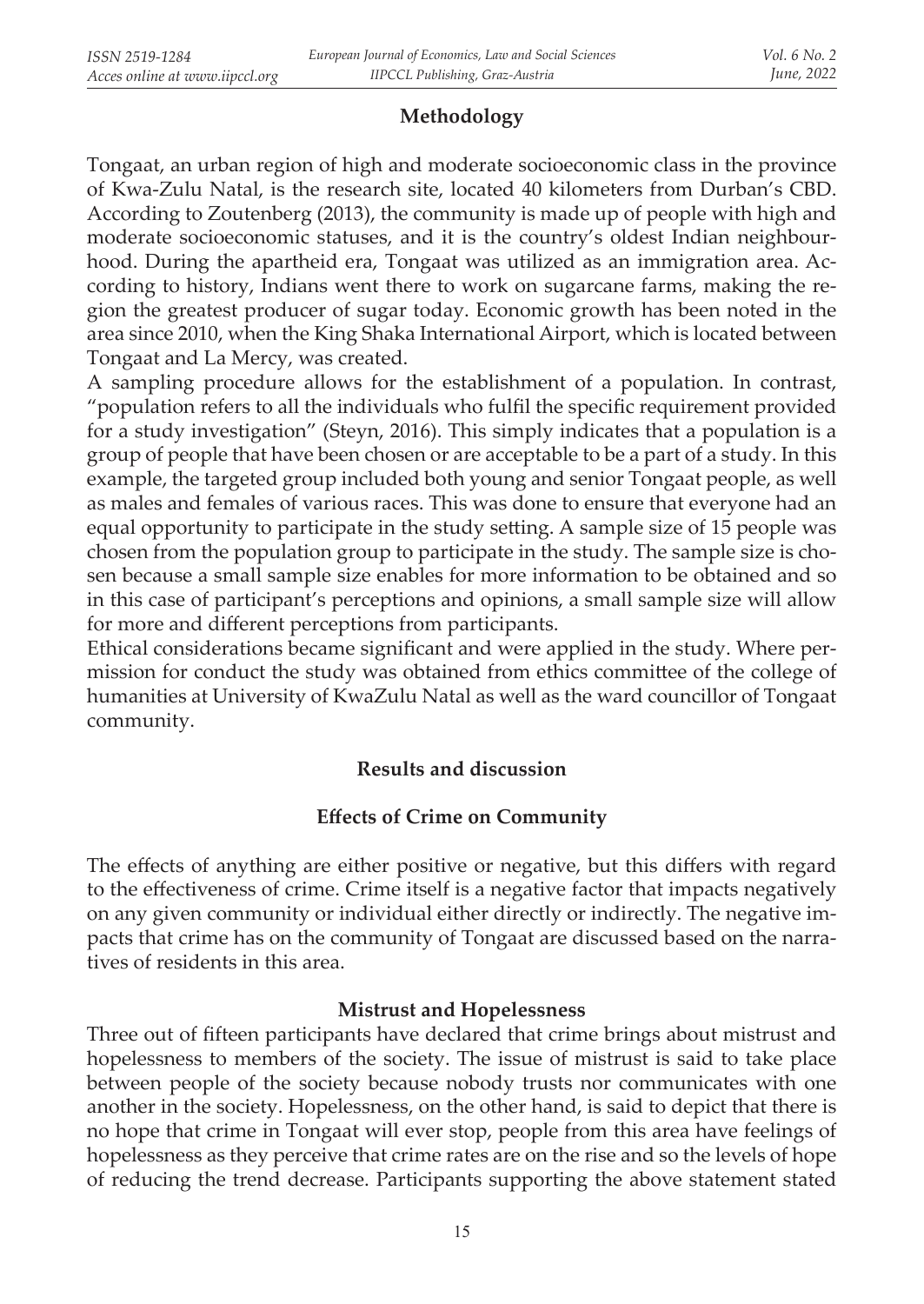that:

*"Crime brings about hopelessness, mistrust and there is no better future for young people". -------Members are afraid to have a social communication because of the lack of trust".*  Another male participant responded and stated:

*"People lose hope and even commit suicide when everything is taken away from them".* 

Suicides in this case happen when the victim is over traumatized with the effects that crime has on them. Such suicides take place when people's belongings have been taken away from them with no hope of retrieving the stolen goods. When people lose hope in this case, they fall into depression that eventually results in suicide.

# **Anxiety and Fear**

Anxiety and fear are feelings much reported by two participants in the study which are normal feelings to be felt by any victim of crime. The fear of going out and engaging with the public as well not being free in the community are common feelings felt by five participants of the study, while on the other hand, one participant of crime commented on the feeling of anxiety when crime is concerned. To support this, a certain participant said:

*"People in this area are not free, they live in fear in communities. It also affects the infrastructures of the community".* 

Another participant stated that:

*"People are forced to stay at homes, do not walk on the roads or visit community recreational areas as they fear being robbed or attacked".* 

In this case, people of Tongaat are said to live an edgy life due to being constantly afraid of going out and leaving no one in their houses as robbery is very rife in the area. Citizens in this case cannot practise the freedom of movement because of the fear of impending incidence of crime. This can be easily verified through findings of Dixon et al (2006) who stated that wounding highly affects an individual emotionally in terms of difficulty in sleeping, depression and anxiety or panic. This finding expands to the effect of depression and trauma.

# **Depression and Trauma**

Three participants have contended that one of the effects of crime in Tongaat community is depression and trauma. Such feelings of depression and trauma are the most common forms of feeling felt by victims who have been badly affected by a certain criminal offence.

According to the three participants, the following excerpts were taken:

*"Crime has a bad taste effect especially on victims as they are left abused, they do not recover their goods or cars stolen which leads to them being depressed and traumatized".* 

*"----Younger and adult minority suffer from fear, depression and anxiety".* 

*"People lose and get robbed of their personal belongings leaving them with a loss. The community becomes traumatized leaving them with no option but to sell up their property".* 

The above expressions describe depression and trauma as one of the attendant consequences of crime in society. As mentioned above, people who are deprived of their belongings by crime are liable to fall into depression and eventually commit suicide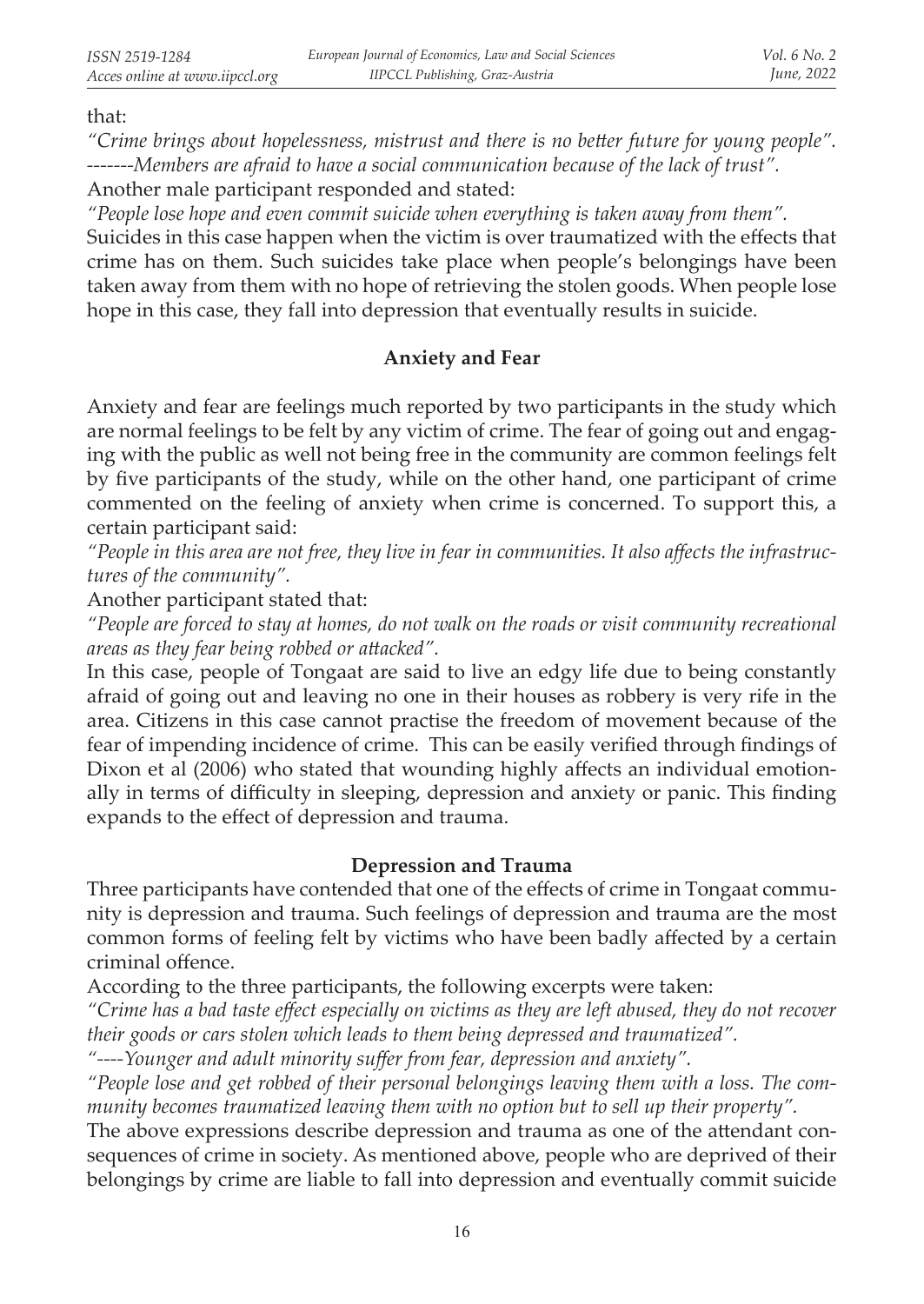in the face of hopelessness that they cannot recover their belongings as well as their psychological state of being from the incident. These victims will always be affected by the fear of crime, which could, to a larger extent affect their ways of life.

### **Stress and Suicides**

Three participants have disclosed that crime causes stress which eventually ignites individuals to attempt committing suicide. Taking insights from what the participants commented, these two factors are said to work hand in hand as they are initiated by the influence of crime. Some of the participants have mentioned scenarios where crime has affected them in such ways:

*"Crime creates stress and fear in the community as the community's stuff is taken away"….. The local citizens suffer from stress and fear which leads to suicides".* 

*"We as the community get feelings such as fear which leads to stress when faced with the effects of crime".* 

# R**educed Social Interaction among Neighbours**

One of the effects of crime in Tongaat community is reduced social interaction among neighbours. It is established that people hardly communicate nor interact with one another because of the fear of crime as people do not trust one another despite that they live in the same socio-cultural milieu . People are always afraid of going out because of the high levels of house break-in and other crimes in Tongaat community. Crime has also created a negative impact that has killed social bonds among the people of the community.

Two participants supported the above statement by stating that:

*"Crime is a worrying factor as there is no trust between community members, it demoralizes a lot of people".* 

*"Crime has a negative effect on the community as members are afraid to have social communication because of the lack of trust".* 

Another participant contributed to the discussion on reduced social interaction among the neighbours of Tongaat community by stating the following:

*"Crime has a negative impact on the community as it creates decreased social behaviour amongst neighbours as they fear leaving their homes because of crime".* 

#### **Financial Worries**

Due to crime taking place in Tongaat, many issues such as financial worries tend to arise and affect individuals in the area in a negative manner. Financial worries include the lack of money or other economic resources to make a living. To support this statement, two participants in the study responded as follows:

*"People lose and get robbed of their personal belongings leaving them with a loss, in this case, the community becomes traumatized leaving them with no option but to sell up our property".*  "Financially, people spend more on upgrading on security methods to protect themselves and family and also the cost of moving from one place to the other due to crime". A victim's finance may be affected due to medical bills where the stays at hospitals require more financial support from the victim as well as money for the victim's medication (Sampson and Groves, 2009).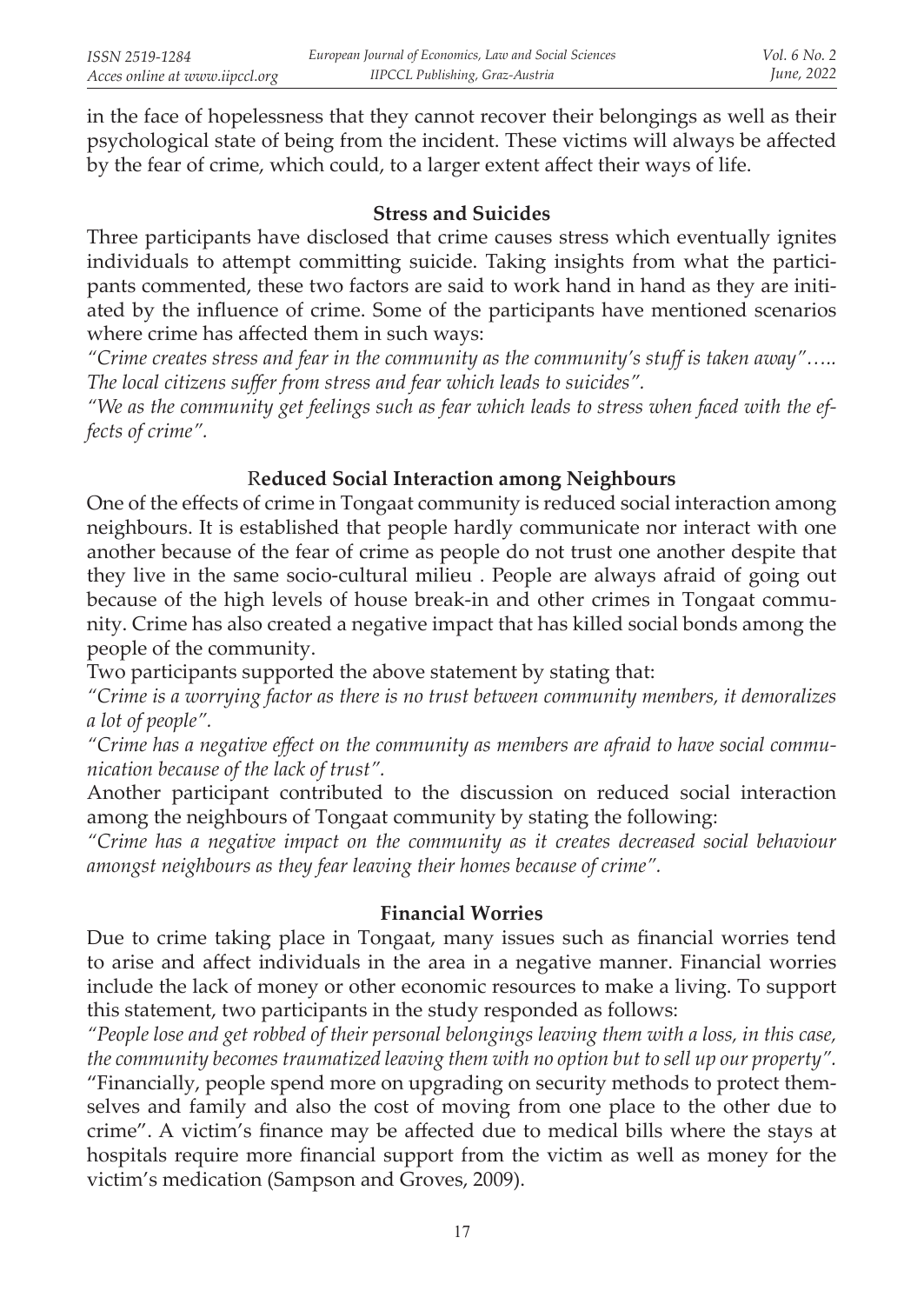Such statements from participants put to limelight that crime does affect them in many ways but mostly financially as it allows them to spend chunks of money on elements that could assist them in fighting criminal activities such as burglary and break-in. To support the above statement, another participant expressed that:

*"Homeowners spend exorbitant amount of money on security features to safeguard their homes".* 

Tongaat residents complain as they use much more money in protecting their households against crimes that might occur. This includes upgrading the security system as well as hiring private security companies to safeguard the victim's homes, which is quite expensive to maintain. According to Dixon et al, 2006 physical and financial effects of crime had the highest percentage of 51% in the years 2003/2004. Poor households are more susceptible to these effects since it is a bit of a challenge for the individual to have a comeback after crime has been perpetrated unto them as they have no means to do so. Aside from the grief and loss experienced by crime victims, crime has minimal immediate consequences. The possibility of crime diverts resources to security operations, exacts health costs through increased stress, and generally produces an unproductive atmosphere. (Demombynes, and Özler, 2005).

#### **Conclusion and recommendations**

Regarding the effects of crime on people generally, it is rare that crime affects people in positive ways. The study has concluded that crime affects the individuals of the community in a negative manner such as mistrust and hopelessness where the community lacks trust among themselves as well as in other people. Besides having trust in one another, the study also revealed that crime brought about fear as well as anxiety amongst them. Fear is said to take place after crime has occurred to an individual. A whole lot of emotions evoke on an individual which also lead to the victim being depressed and traumatized. Such emotions experienced by victims in Tongaat also have a negative impact of less interaction among people in the area, as they are always indoors avoiding crimes such as break-in or theft in their yards. Such negative outcomes from crime have a daunting effect on the victim's quality of life. The healing and attempt at coping within their communities can be discouraging. Once crime affects a victim, fear is said to take place for the individual, but a more intense effect also takes place, which is financial worries where victims in this situation suffer to replace their stolen goods from robbery or rather theft, leading to them to remain in debts or bankruptcy.

#### **Recommendations**

Following a wide array of calamities inflicted on Tongaat by a wide range of crimes and the failure of various attempts to resolve the problem, it has become pressing to design and implement effective, pragmatic and curative policy recommendations as well as prevention and intervention programmes that will resolve the problem and mitigate the incidence of crime in Tongaat community. On the basis of the findings of this study, the following recommendations are offered.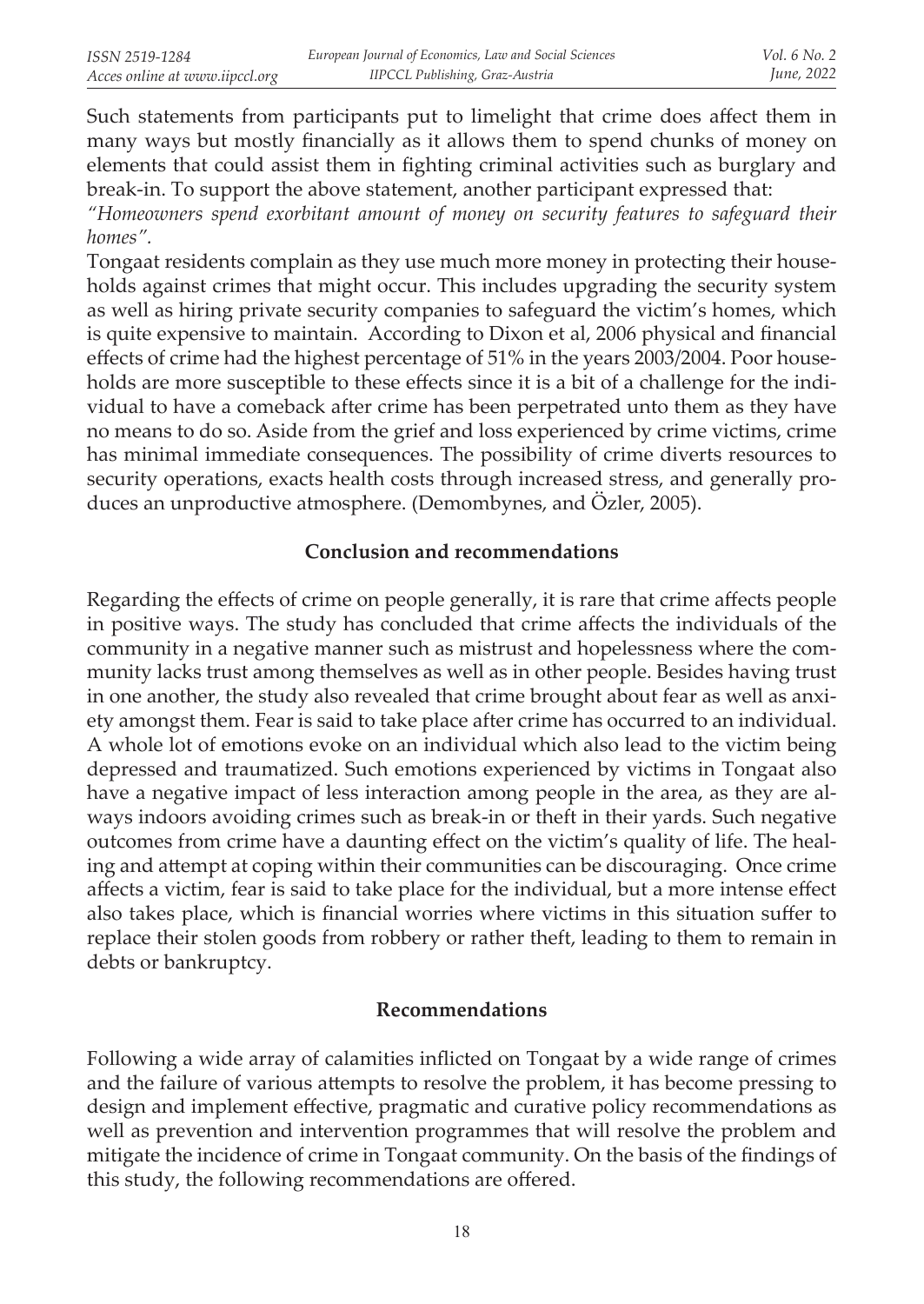- i. Neighbourhood watch is the first and most mentioned recommendation by participants.
- Having neighbourhood watch over each other's properties can reduce the levels of crime in the area. Such measure can also allow for the neighbour to report any suspicious people and vehicles in the neighbourhood.
- ii. Extra lighting was also recommended especially in the household as it would greatly assist persons living in the apartment to spot any suspicious persons who may attempt to enter the household with no authority.
- iii. Installation of alarms and CCTV cameras was recommended in order to alert people in the household, especially when trouble arises and also to spot perpetrators easily. Alarm devices are said to be an effective recommendation in a way that they are going to be able to wake the household members as well as members of the society when a crime such as burglary occurs in the household. The cameras on the other hand will be used to spot the responsible perpetrator when crime has taken place. These two methods when mended together can decrease the levels of crimes in Tongaat community.
- iv. Police patrols and involvement of the police officers in crime reduction strategies is another preventive measure recommended by participants. This form of recommendation involves patrols to be performed during the day and at night in order to prevent the occurrence of crime. However, the study recommends the involvement of police officers as a huge impact in the reduction of crime rates in the area.

### **References**

Anonymous, 2017.Motor vehicles stolen recovered in Tongaat. Makhulu News, 1-2.

Barnish,M (2004). Domestic violence:A literature review. P. 14.

Berenbaum, H. (2010). An initiation– termination two-phase model of worrying. Clinical Psychology Review, 30, 962–975

Braun, E. (2014). The effect of crime on economic growth. Erasmus University Rotterdam, 6-11 Cele B (2021):Quarter ine crime statistics,Gauteng.

Eagle,G (2015). Crime,fear and continuous traumatic stress in South Africa:What place social cohesion. Psychology in society. P83-98.

Ellis, E. W. (2010). Impact of crime on victims. National victim assistance academy, 2-12.

.Franklin, C.A. and Franklin, T.W., 2009. Predicting fear of crime: Considering differences across gender. *Feminist Criminology*, *4*(1), pp.83-106.

Gabariel Demombyne & Berk Ozler, (2002). Crime and local inequality in South Africa. World Bank policy research working paper, 2-9.

Gray, E., Jackson, J. and Farrall, S., 2008. Reassessing the fear of crime. *European journal of criminology*, *5*(3), pp.363-380.

H. Griffith (2015). Victim narratives and therepeutic justice. Journal of integrated studies. 6(1). P.1-7.

Hall, J. S. (2007). What do we know about the effects of crime on victims? International review of victimology, 177-188

Jackson, H.E., Smith, L.M. and Jagadish, C., 2014. Recent advances in semiconductor nanowire heterostructures. *ECS Transactions*, *64*(17), p.1.

Jolene Marriah., 2014. Tongaat is a crime hot spot. 16 November, pp. 1-2.

Louw, A. 1997. Surviving the Transition: Trends and Perceptions of Crime in South Africa.